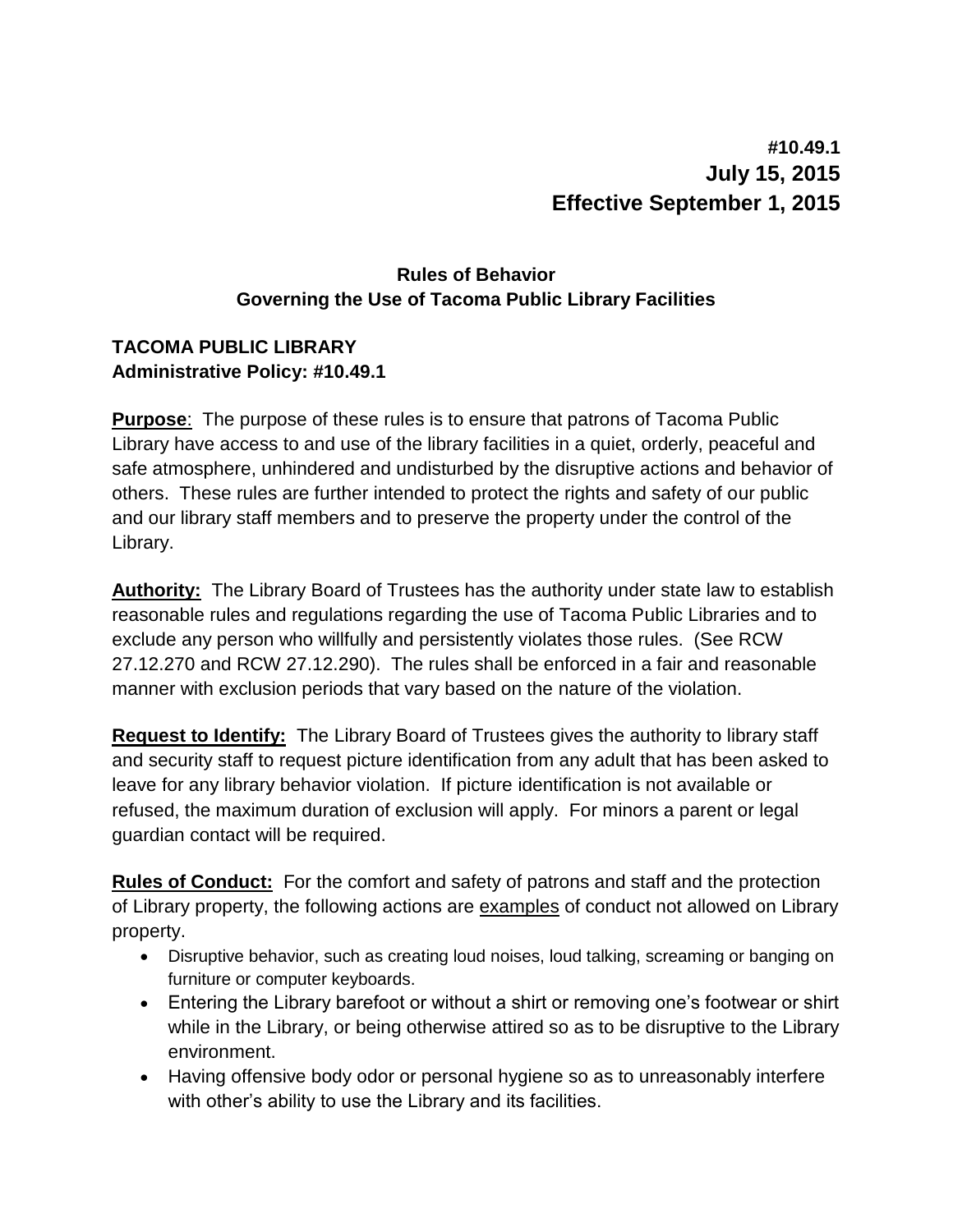- Food will be enjoyed outside the library except for approved special circumstances as determined by the Managing Librarian or Administration. Water in closed containers will be permitted in the library except at public computers and in the Northwest Room in the Main Library.
- Bringing in items, excluding personal items, (purse, laptop, and briefcase) that occupy floor space in excess of what will fit beneath one library chair.
- Placing items in such a way as to block access to seating or aisle ways.
- Leaving packages, backpacks, or any other personal items unattended.
- Moving library furniture from where it is placed by Library staff.
- Using wheeled devices such as skateboards, roller skates, roller blades, or heelys.
- Bicycles and scooters must be left in designated areas outside of the facilities. These restrictions do not apply to ADA assistive devices or baby strollers.
- Sleeping or appearing to be sleeping in the Library; having feet on furniture; or blocking aisles, exits or entrances.
- Leaving children under the age of seven unattended in the Library The person responsible for the child must remain with the child. Library staff will not assume responsibility for the safety and security of unattended children. If a problem involving an unattended child of any age arises, the police or child protective services will be called.
- Bringing pets or animals, other than service animals necessary for disabilities, into the Library, except as authorized by the Library Director or his or her designee.
- Inappropriate use of Library property, including computer hardware and software, printers, copiers, and other equipment.
- Using audible devices with or without headphones set to a volume that disturbs others.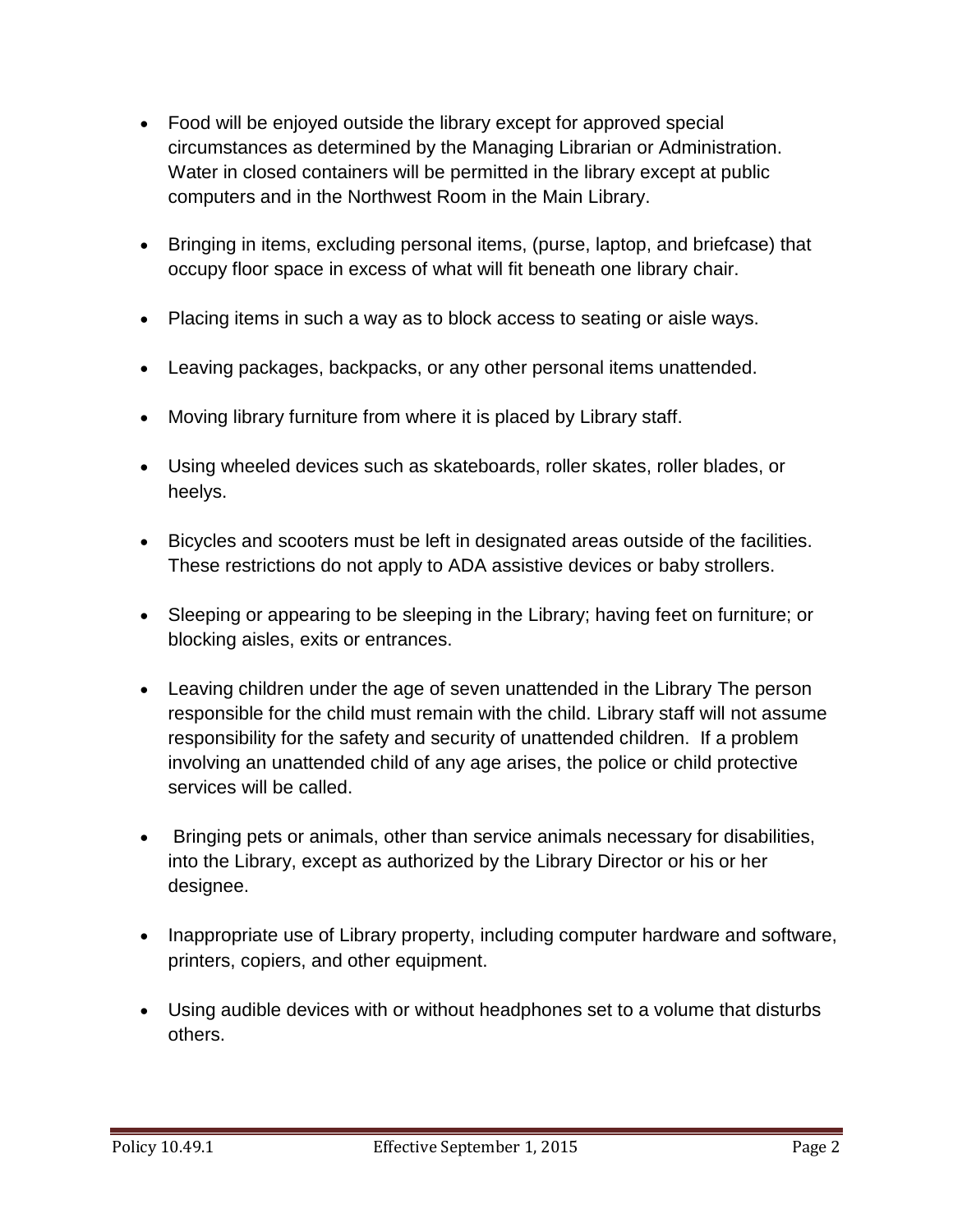- Using cell phones or other communication devices in a manner that disturbs others or use of such devices in areas of the library that are designated as quiet areas.
- Gambling
- Littering
- Smoking of any kind (including e-cigarettes, vaping and marijuana) or tobacco use of any kind.
- Failure to comply with a reasonable staff or security request to cease behavior that interferes with the effective functioning of the library
- Using restrooms for bathing or shampooing, doing laundry or changing clothes
- Verbally or physically harassing other patrons or staff, including stalking, staring, lurking or use of profanity
- Entering the library or library grounds during a period of exclusion
- Taking photo or video of patrons or staff without their permission
- Damaging or stealing Library property in Library facilities or on Library grounds, including any circulating or non-circulating materials, computer hardware and software, copiers, or any other library equipment or property.
- Damaging the personal property of another library patron.
- Engaging in any other behavior that would constitute a misdemeanor under applicable law.
- Assault, fighting, or challenging to fight
- Selling or using alcohol/illegal drugs on library property including library grounds
- Refusing to leave Library property after being issued a Notice of Exclusion
- Offensive touching and obscene acts such as sex acts, and indecent exposure